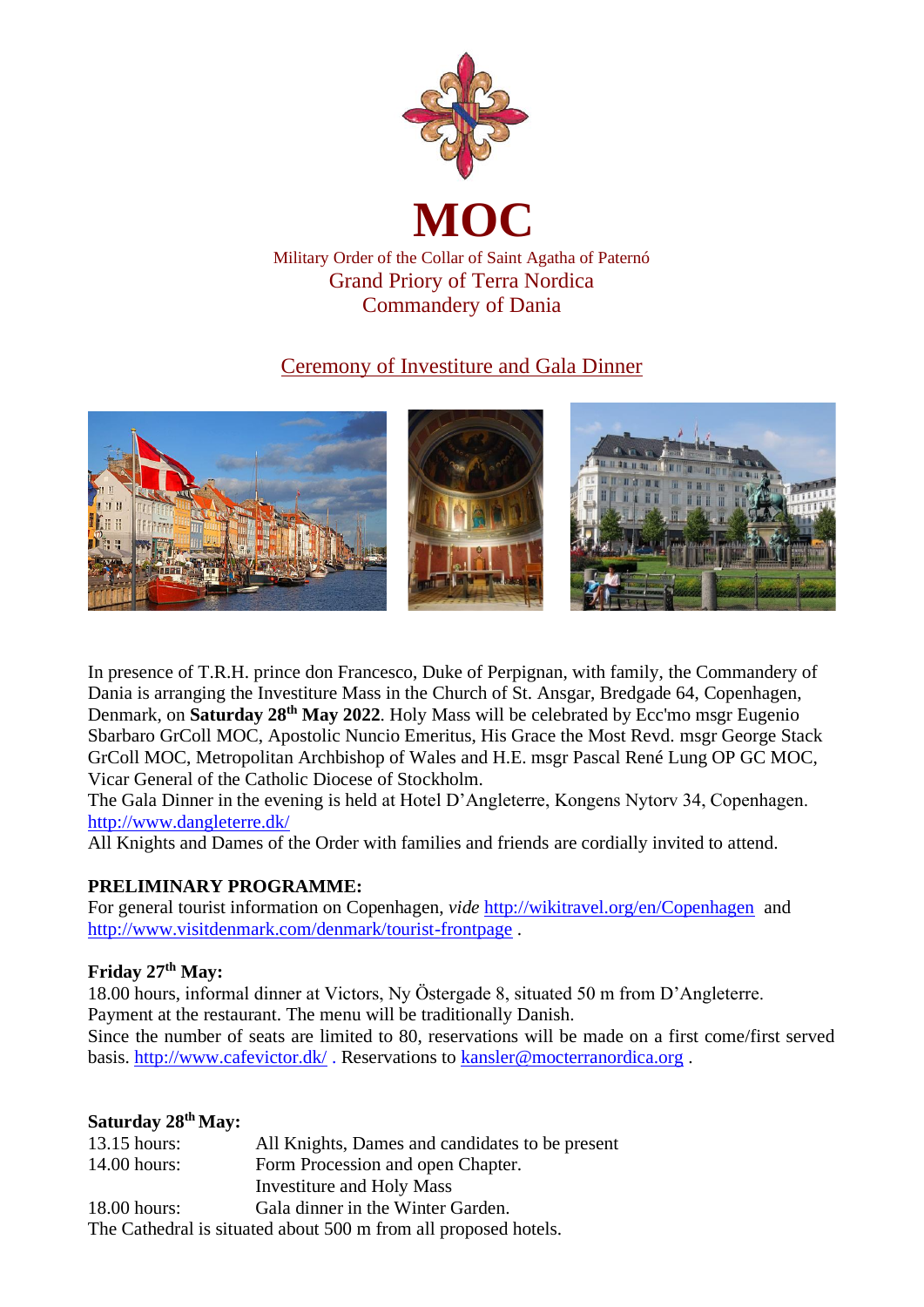### **Sunday 29th May:**

12.00 hours, informal lunch at the Tivoli Gardens restaurant Gröften. Payment at the restaurant. Since the number of seats are limited to 80, reservations will be made on a first come first served basis.

<http://www.groeften.dk/en/home/>

### **PROPOSED HOTELS**

**Hotel d'Angleterre** <http://www.dangleterre.dk/>

### **Hotel Opera**

<https://hotel-opera-copenhagen.h-rez.com/index.htm>

#### **Hotel Phoenix**

<http://www.phoenixcopenhagen.dk/hotellet/billedgalleri/>

We have reserved 15 double rooms and 5 single rooms. Request through [abt@eurofinans.se](mailto:abt@eurofinans.se) . Cancellation possible until May 14. Payment at departure.

**Hotel Admiral** <http://www.admiralhotel.dk/da>

### **COST OF THE PROGRAMME:**

The cost of the investiture and gala dinner is 1.950 SEK or  $\epsilon$  195 per person.

Payment details: Name of the Bank: Nordea Address: S-10571 Stockholm, Sweden IBAN: SE64 9500 0099 6034 0880 2639 SWIFT: NDEASESS Account name: MOC Reference: Your name *Please make sure the transaction costs (OUR) are paid by the sender. Make sure we can see who the payment is from and which persons the payment is for.*

#### **DRESS**

**The Dress for the Ceremony of Investiture and Holy Mass is:**

Knights of the Order and Gentlemen: White tie (tails) only (black tie is not acceptable). Knights of the Order: full insignia, including miniature medals.

Dames of the Order and Ladies: a floor-length dark dress suitable for the occasion, preferably black. Dames of the Order: White gloves, Mantle of the Order, mantilla (if possible) and full corsage insignia of the Order.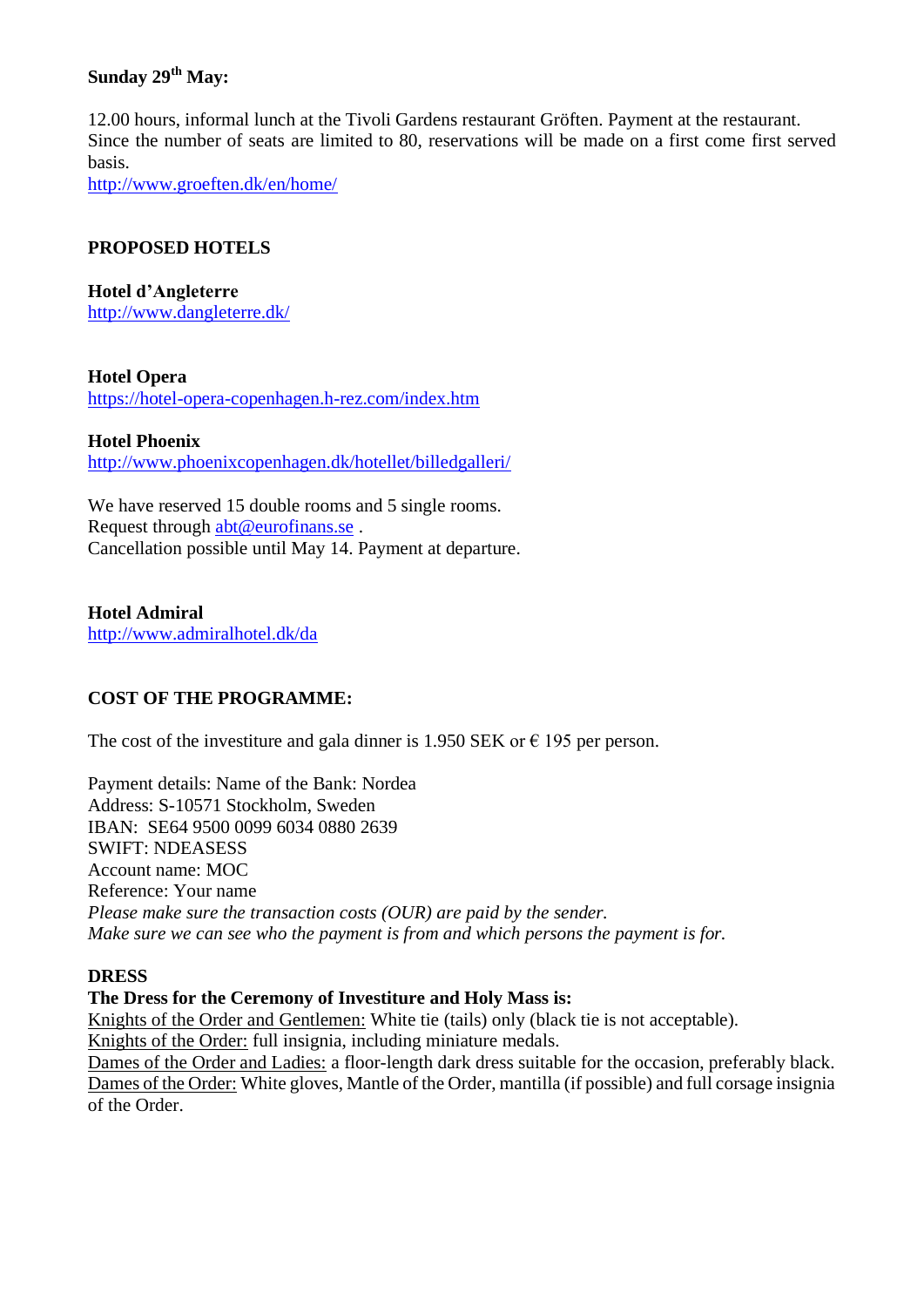#### **THE WEARING OF INSIGNIA & MANTLES OF THE ORDER:**

Only mantles and insignia of the MOC and insignia of other Aragonese Orders, Papal and state Orders, SMOM and Holy Sepulchre may be worn in our ceremonies. The only exceptions are miniature medals of other Orders if mounted on a bar.

We reserve the right to refuse entry to any person who does not comply with the conditions of dress and insignia.

The number of seats available in the Cathedral is limited, and bookings are accepted on a first come, first served basis.

*Please return your booking form as soon as possible, but not later than Sunday 17 th April, 2022,* to the Chancellor of Terra Nordica, Chancellor of the Grand Priory, donna Seija Bexar Coll MOC, as follows: E-mail: [kansler@mocterranordica.org](mailto:kansler@mocterranordica.org) . Mail: Donna Seija Bexar MOC, Ringvagen 123, 4 tr, 116 61 Stockholm, Sweden. Donna Seija will answer questions at +46733 544 171.

Bookings are only acceptable together with full payment. Unfortunately late bookings will not be acceptable. A collection will be made for the benefit of our charitable work.

Yours in Service to the Order,

**Morten Pitzner**

Morten Pitzner MJ MOC Commander of Dania

**Don Morten Pitzner MJ MOC** Commander of Dania Sofievej 11, 2900 Hellerup, Denmark Tel.: +45 40 86 86 70 e-mail: [morten@pitzner.com](mailto:morten@pitzner.com) The Commandery of Dania supports The Foundation MOC Charitable Work **'Impavidus pavidum firmo'**